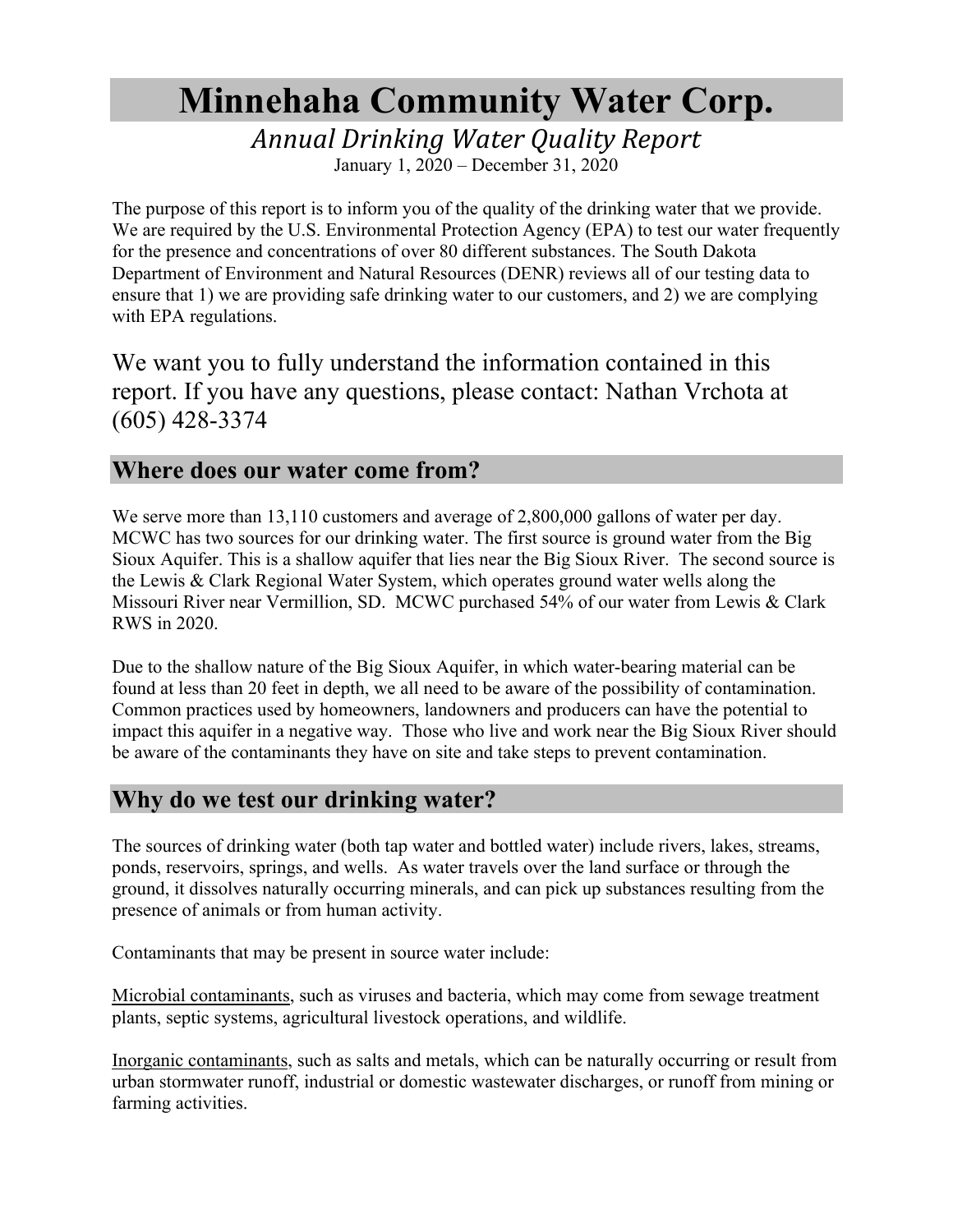Pesticides and herbicides, which may come from a variety of sources such as agriculture, urban stormwater runoff, and residential uses.

Organic chemical contaminants, including synthetic and volatile organic chemicals, which are by-products of industrial processes and petroleum production, and can also come from gas stations, urban stormwater runoff, and septic systems.

Radioactive contaminants occur naturally in some of the rock formations in this region.

## **Information provided by the EPA**

In order to ensure that tap water is safe to drink, the EPA prescribes regulations that limit the amount of certain contaminants in water provided by public water systems. FDA regulations establish limits for contaminants in bottled water that must provide the same protection for public health.

Drinking water, including bottled water, may reasonably be expected to contain at least small amounts of some contaminants. The presence of contaminants does not necessarily indicate that water poses a health risk. More information about contaminants and potential health effects can be obtained by calling the Environmental Protection Agency's Safe Drinking Water Hotline (800) 426-4791.

Some people may be more vulnerable to contaminants in drinking water than the general population. Immuno-compromised persons such as persons with cancer undergoing chemotherapy, persons who have undergone organ transplants, people with HIV/AIDS or other immune system disorders, some elderly, and infants can be particularly at risk from infections. These people should seek advice about drinking water from their health care providers. EPA/CDC guidelines on appropriate means to lessen the risk of infection by Cryptosporidium and other microbiological contaminants are available from the Safe Drinking Water Hotline (800) 426-4791.

If present, elevated levels of lead can cause serious health problems, especially for pregnant women and young children. Lead in drinking water is primarily from materials and components associated with service lines and home plumbing. The Minnehaha Community Water Corp public water supply system is responsible for providing high quality drinking water but cannot control the variety of materials used in plumbing components. When your water has been sitting for several hours, you can minimize the potential for lead exposure by flushing your tap for 30 seconds to 2 minutes before using water for drinking or cooking. If you are concerned about lead in your water, you may wish to have your water tested. Information on lead in drinking water, testing methods, and steps you can take to minimize exposure is available from the Safe Drinking Water Hotline or at *http://www.epa.gov/safewater/lead*.

## **Definition of Terms**

The following definitions are provided to assist you in understanding our water quality test results and the following discussion of the results.

*Action Level (AL)* - the concentration of a contaminant which, if exceeded, triggers treatment or other requirements which a water system must follow.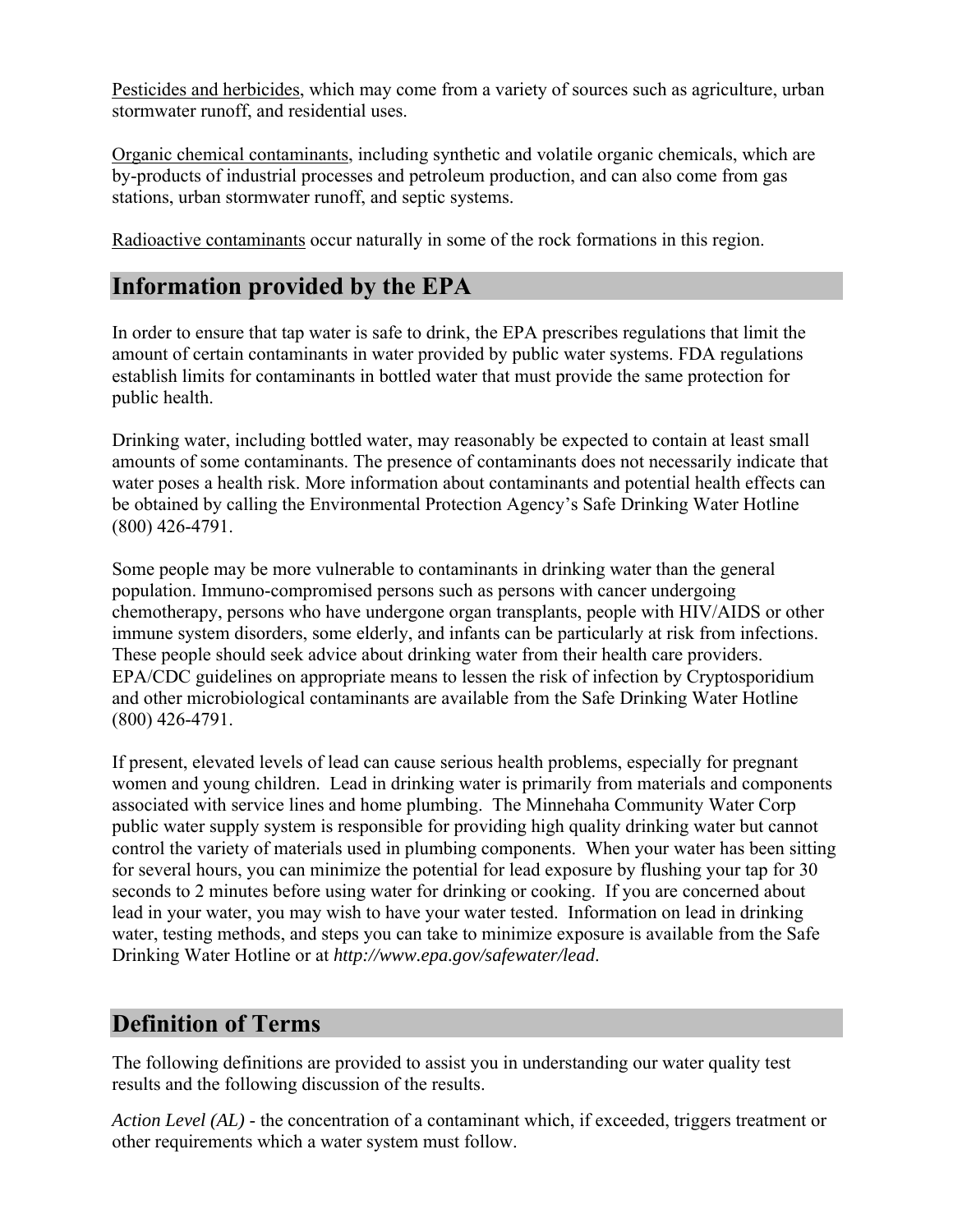*Maximum Contaminant Level* - The highest level of a contaminant that is allowed in drinking water. MCLs are set as close to the MCLGs as feasible using the best available treatment technology.

*Maximum Contaminant Level Goal* - The level of a contaminant in drinking water below which there is no known or expected risk to health. MCLGs allow for a margin of safety.

*\*pCi/l: picocuries per liter (a measure of radioactivity)* 

*\*ppm: parts per million, or milligrams per liter(mg/l)* 

*\*ppb: parts per billion, or micrograms per liter(ug/l)* 

### **2020 Table of Detected Contaminants**

The attached table lists all the drinking water contaminants that we detected during the 2020 calendar year. The presence of these contaminants in the water does not necessarily indicate that the water poses a health risk. Unless otherwise noted, the data presented in this table is from testing done January 1 – December 31, 2020. The state requires us to monitor for certain contaminants less than once per year because the concentrations of these contaminants are not expected to vary significantly from year to year. Some of the data, though representative of the water quality, is more than one year old.

| <b>Substance</b>              | <b>Sample</b><br>Date | <b>Highest</b><br><b>Level Detected</b> | <b>Range of</b><br><b>Detection</b> | <b>Ideal Goals</b><br>(MCLG) | <b>Allowed</b><br>(MCL)                | <b>Highest Level Likely source of substance</b>                                                                                  |
|-------------------------------|-----------------------|-----------------------------------------|-------------------------------------|------------------------------|----------------------------------------|----------------------------------------------------------------------------------------------------------------------------------|
| Fluoride                      | 4/08/20               | $0.82$ ppm                              | $0.65 - 0.82$                       | 4                            | 4                                      | Erosion of natural deposits; water additive<br>which promotes strong teeth; discharge<br>from fertilizer and aluminum factories. |
| Fluoride *                    | 8/18/20               | $0.77$ ppm                              | $0.61 - 0.77$                       | $\overline{4}$               | $\overline{4}$                         | Erosion of natural deposits; water additive<br>which promotes strong teeth; discharge<br>from fertilizer and aluminum factories. |
| Haloacetic<br>Acids           | 9/02/20               | 18.2 ppb                                |                                     | $\theta$                     | 60                                     | Byproduct of drinking water chlorination                                                                                         |
| Nitrate (as<br>Nitrogen)      | 6/10/20               | $0.5$ ppm                               |                                     | 10                           | 10                                     | Fertilizer runoff; leaking septic tanks;<br>erosion of natural deposits                                                          |
| Nitrate (as<br>Nitrogen) *    | 9/15/20               | $0.6$ ppm                               |                                     | 10                           | 10                                     | Fertilizer runoff; leaking septic tanks;<br>erosion of natural deposits                                                          |
| Total<br>Trihalo-<br>methanes | 9/02/20               | $47.6$ ppb                              |                                     | $\mathbf{0}$                 | 80                                     | By-products of drinking water chlorination                                                                                       |
|                               |                       |                                         |                                     |                              |                                        |                                                                                                                                  |
| <b>Substance</b>              | Date<br>Sampled       | 90% Level                               | # of Samples<br>>action limit       | <b>Ideal Goals</b><br>(MCLG) | <b>Highest</b><br><b>Level Allowed</b> | <b>Likely source of substance</b>                                                                                                |
| Copper                        | 9/5/18                | $0.0$ ppm                               | $\Omega$                            | $\Omega$                     | $AL=1.3$                               | Corrosion of household plumbing systems.<br>Erosion of natural deposits, leaching from<br>Wood preservatives                     |
| Lead                          | 9/5/18                | 1 ppb                                   | $\mathbf{0}$                        | $\theta$                     | $AL=15$                                | Corrosion of household plumbing systems.<br>Erosion of natural deposits                                                          |

\* - Lewis & Clark Regional Water System (2288) test result.